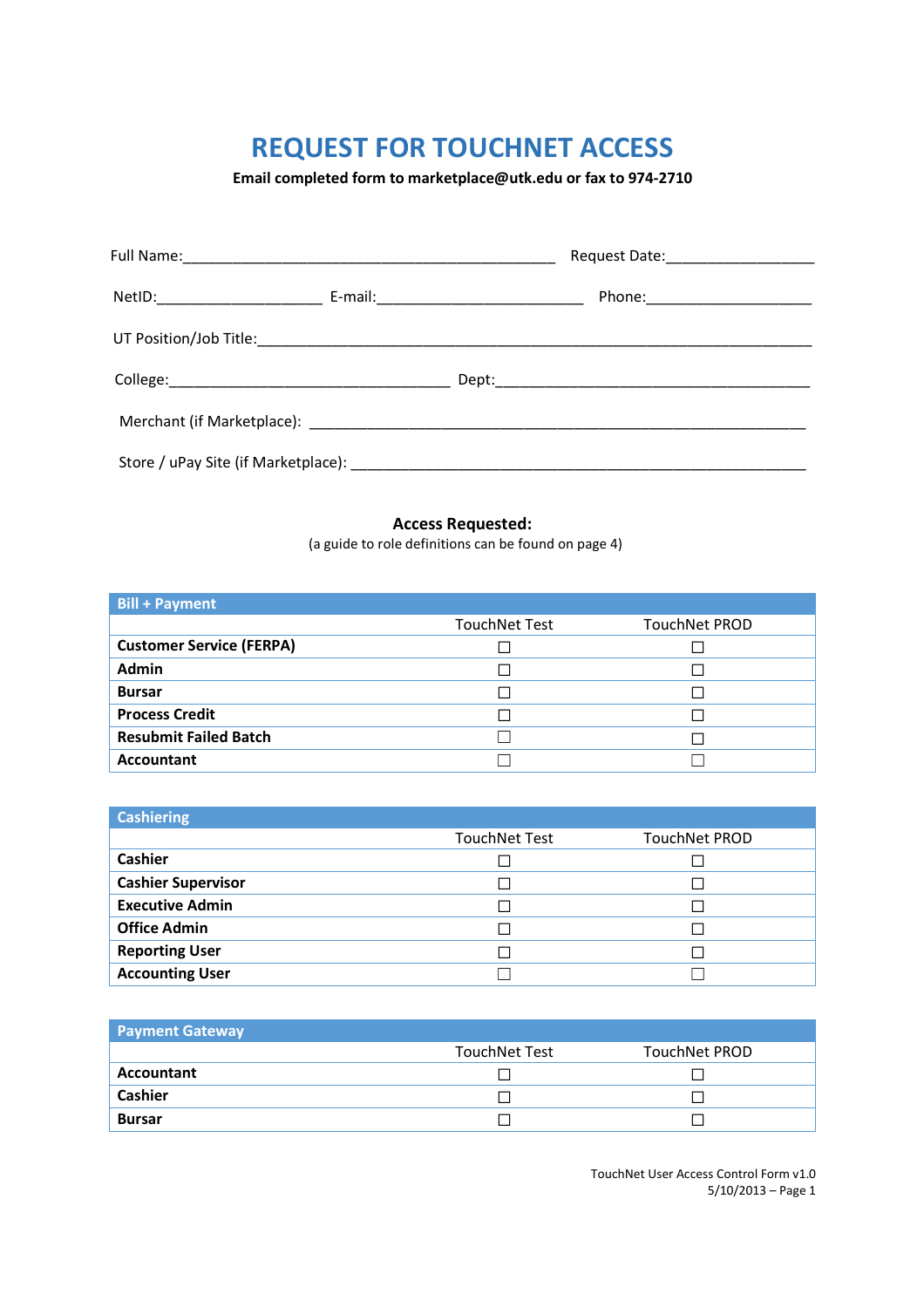| Credit<br><b>Process</b>     |  |
|------------------------------|--|
| <b>Resubmit Failed Batch</b> |  |

| <b>Marketplace uPay Site</b>      |                      |               |
|-----------------------------------|----------------------|---------------|
|                                   | <b>TouchNet Test</b> | TouchNet PROD |
| <b>Merchant Manager (limited)</b> |                      |               |
| uPay Site Manager                 |                      |               |
| <b>Payment Clerk</b>              |                      |               |
| Accountant                        |                      |               |
|                                   |                      |               |

| <b>Marketplace uStore Site</b>             |                          |                      |
|--------------------------------------------|--------------------------|----------------------|
|                                            | <b>TouchNet Test</b>     | <b>TouchNet PROD</b> |
| <b>Merchant Manager (limited)</b>          |                          |                      |
| <b>Store Manager</b>                       | П                        |                      |
| <b>Fulfiller with Cancel/Refund Rights</b> | $\overline{\phantom{a}}$ |                      |
| <b>Fulfillers</b>                          | П                        |                      |
| <b>Store Clerks</b>                        | П                        |                      |
| <b>Store Accountant</b>                    |                          |                      |
| <b>Store Contact</b>                       |                          |                      |

### **TERMS USE OF THIS SYSTEM**

The TouchNet system is for authorized use only. Users are expected to comply with Information Technology Policy 110, Acceptable Use of Information Technology Resources. In addition, information in this system is protected under FERPA and by accessing this system you acknowledge you are aware of the restrictions on sharing any such information. Unauthorized or improper use of this system may result in administrative disciplinary action and/or civil charges/criminal penalties. By using this system, you indicate your awareness of and consent to these terms and condition of use.

#### **SECURITY OF USER IDS AND PASSWORDS**

Your user ID and password may not be shared with anyone. This account is set up for only your use. You may not log anyone else on with your user ID or password. You may not leave your TouchNet account up and running while you are out of your office. To secure your account, you must either log off the system or protect your PC with a password (e.g. screensaver password). Violation of this policy could result in revocation of access to TouchNet and disciplinary action up to and including termination of employment.

#### **CONFIDENTIALITY OF EDUCATION RECORDS**

The confidentiality of education records is governed by The Family Educational Rights and Privacy Act (FERPA), 20 U.S.C. & 1232g, as amended, and its implementing regulations, and the confidentiality provisions of the Tennessee Public Records Act, Tenn. Code Ann. & 10-7-504 (a)(4). Absent the student's written consent, review and approval by the Chancellor, the Dean of Students, the Asst. Provost of Enrollment Services, or the University Registrar (or their designees) is required for the exercise of the statutory exceptions to the confidentiality of education records, including any lawful disclosure to non-University persons or agencies and disclosure under emergency circumstances.

> TouchNet User Access Control Form v1.0 5/10/2013 – Page 2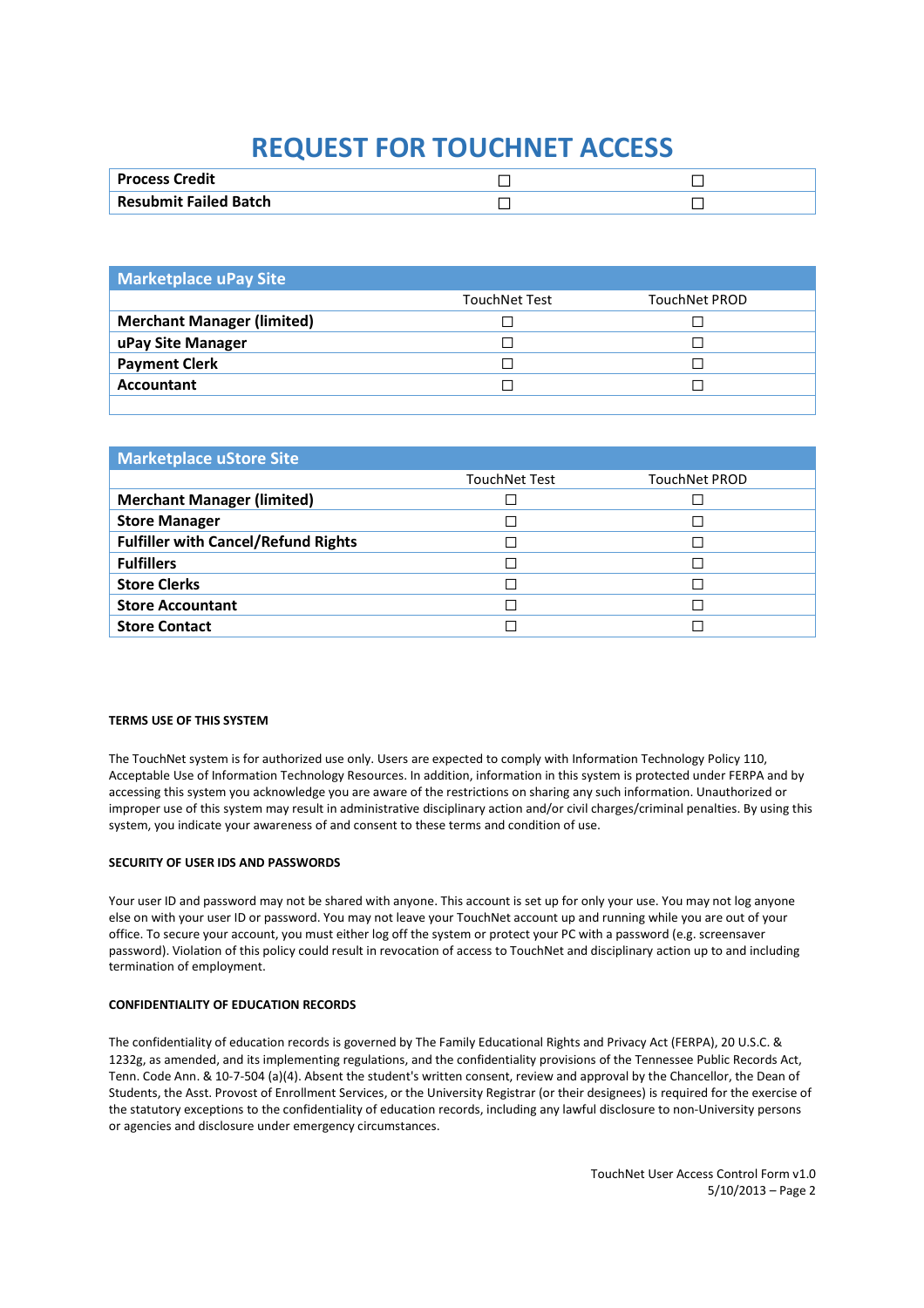CONFIDENTIALITY AGREEMENT: I understand that under mandate of federal and state laws identified on this form, University policy protects the confidentiality of education records (including student academic histories) and information contained in education records. Without the student's written consent, I will not disclose education records or information contained in education records to any person or organization outside the University or (2) to any office or individual within the University community unless that University office or individual has been determined by the University to have a legitimate educational interest. I will keep the records and information I retrieve in such a way that they cannot be accessed by unauthorized persons, and when no longer needed for the purpose(s) described below, I will destroy all copies so that they are no longer recognizable. I will use the education records and information in those records solely for the following legitimate educational purpose(s) related to my University employment.

By signing below, I certify that I understand and will comply with the above-stated limitations on disclosure and use of all education records I access through my TouchNet account. I understand that failure to comply with these limitations is a violation of University policy subject to disciplinary action up to and including termination of employment. I further understand that failure to comply with the restrictions outlined on this form concerning security of my user ID and password is a violation of University policy subject to revocation of access and disciplinary action up to and including termination of employment.

|                                                         | Date: _____________________ |
|---------------------------------------------------------|-----------------------------|
| Approval required by Dean, Director, or Department Head |                             |
|                                                         |                             |
|                                                         | Date:                       |

| <b>TouchNet Chief Administrator Only</b> |  |
|------------------------------------------|--|
|                                          |  |
| TouchNet ID: C21610.                     |  |
|                                          |  |
|                                          |  |
|                                          |  |
|                                          |  |

TouchNet User Access Control Form v1.0 5/10/2013 – Page 3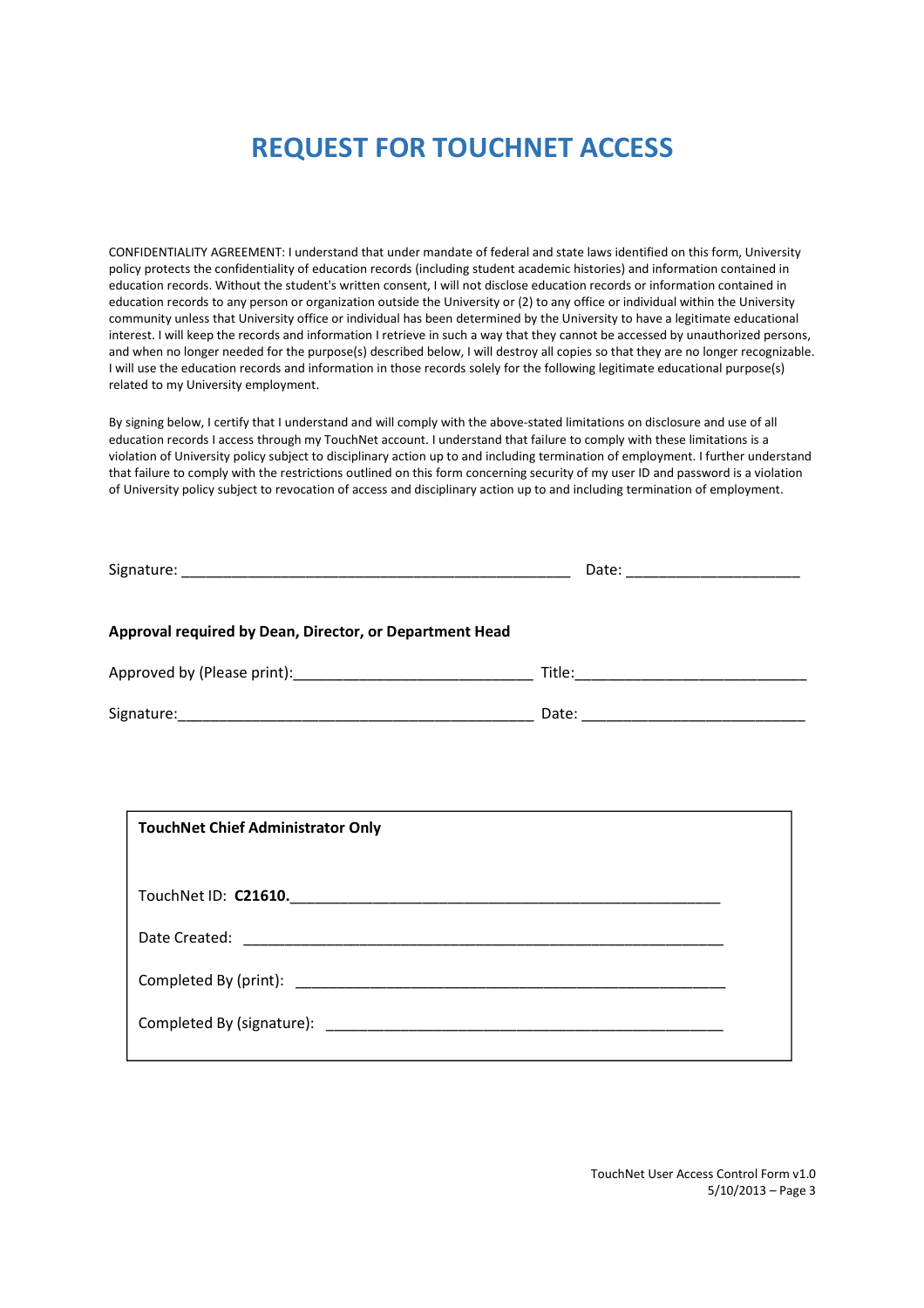### **ROLE DEFINITIONS:**

### Bill Payment

**Customer Service (FERPA) -** User can review account activity; send email to individuals; Take actions on behalf of students like signing them up for a deferred payment plan; review user's payment plan activity and help user with activity.

**Admin** - User can change all settings in the Bill+Payment Op Center; launch Bill+Payment batch process, initiate refunds, load bills; create new plans and change plan settings; review reports; change the content of automated messages and send email and text message announcements to groups of users. System role that allows you to view and change merchant Configuration, Add Op Center users, Enable and disable users, edit user roles, assign other users access to merchants, grant ERP roles to users, run user and function audits and configure system settings.

**Bursar** - Can process credits, settle batches and remove payment transactions from batch for that particular merchant for credit cards and debit cards. For ACH the role can generate ACH files, mark ACH files as settled, remove payment transactions from ACH files and delete ACH files. Can also mark payments as rejected and reinitiate payments.

**Process Credit** - Can process credit card credits.

**Resubmit Failed Batch** - Can resubmit failed credit card/debit card batches. Will also receive failed batch email notification.

**Accountant** – Can review all Op Center reports for assigned merchants.

#### Cashiering

**Cashier** - Can perform any action not requiring admin approval

**Cashier Supervisor** - Can approve restricted cashiering interface functions

**Executive Admin** - Can use and edit all areas of the Op Center. Can assign office admin, cashier, executive admin, cashier supervisor, and reporting user roles to any office on their campus.

**Office Admin** - Can view and change all office, station and user settings in the Op Center for their office only. Can assign the office admin, cashier, cashier supervisor and reporting user roles.

**Reporting User** - Can only view Cashiering reports in the Ops Center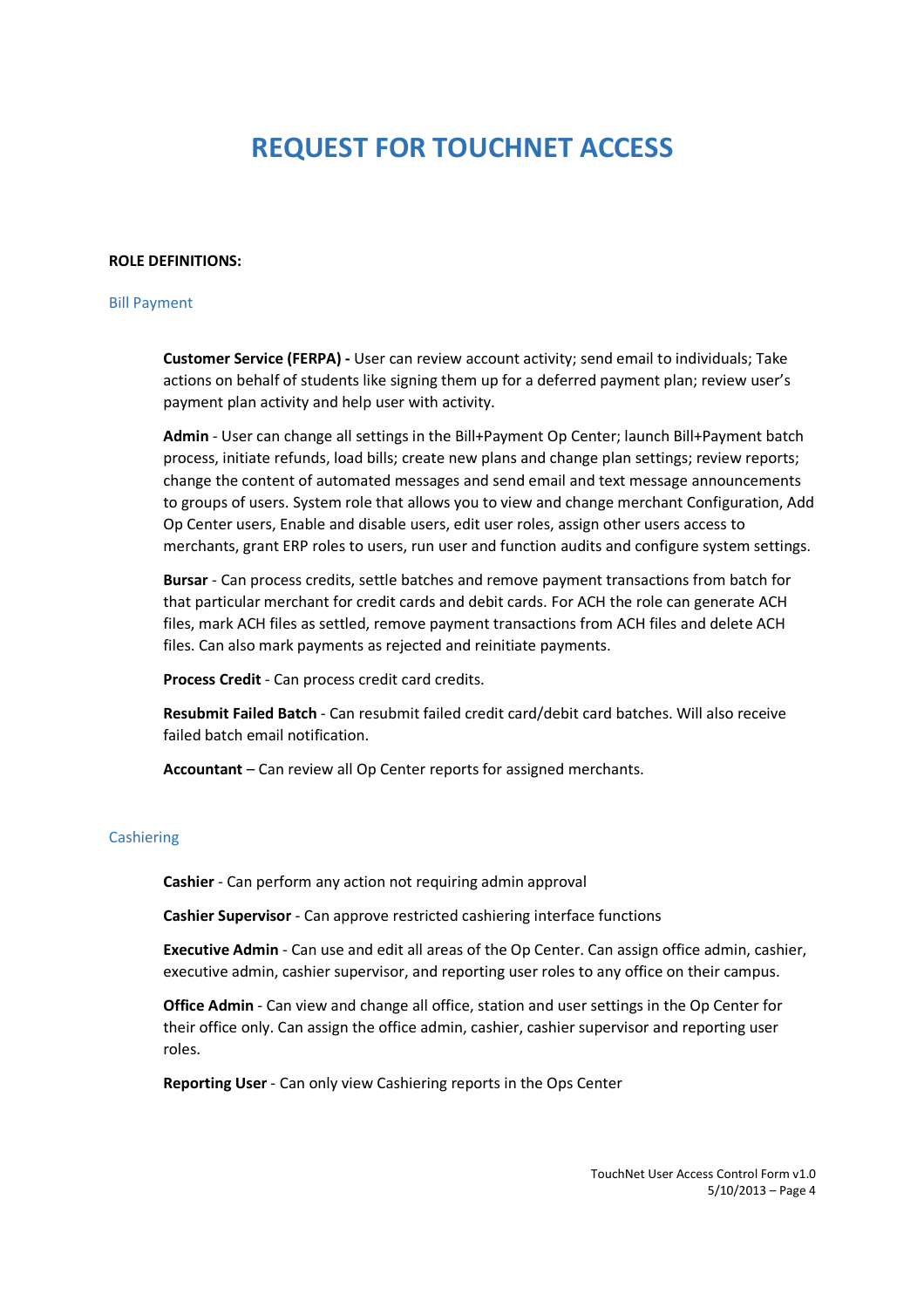**Accounting User** - Can edit or process pending deposits and view the history of all pending and processed deposits.

### Payment Gateway:

**Accountant -** An accountant can review all Operations Center reports for his or her assigned merchant(s).

**Cashier -** A cashier for a credit card merchant can process single authorizations. A cashier for a debit merchant can view debit transaction details.

**Bursar - A** bursar for a credit card merchant can process credits, settle batches, and remove payment transactions from batches for that merchant type. For a debit card merchant a bursar can settle batches and remove payment transactions from batches. A bursar must be assigned the cashier role in order to process single credit card authorizations. A bursar for an ACH merchant can generate ACH files, mark ACH files as settled, remove payment transactions from ACH files, and delete ACH files. This bursar can also mark payments as rejected and reinitiate payments.

**Process Credit -** Assign this role to any user who will have the ability to process credit card credits.

**Resubmit Failed Batch -** Assign this role to any user who will have the ability to resubmit failed credit card and/or debit card batches. Users with this role will receive the failed batch email notification. **Note:** The user would also need to be assigned the Accountant role

#### Marketplace uStore Roles:

**Store Manager** - Responsible for managing store settings, such as the store images, store categories, store payment methods, and shipping rates. Responsible for assigning store clerks, a store contact, a store accountant, and fulfiller users. Responsible for adding and editing products. Responsible for creating store promotions.

**Fulfiller -** Responsible for fulfilling orders.

**Fulfiller with refund/cancel rights -** Responsible for fulfilling orders as well as refunding and cancelling orders.

**Store Clerk -** Responsible for adding and editing products. Responsible for moving products among categories.